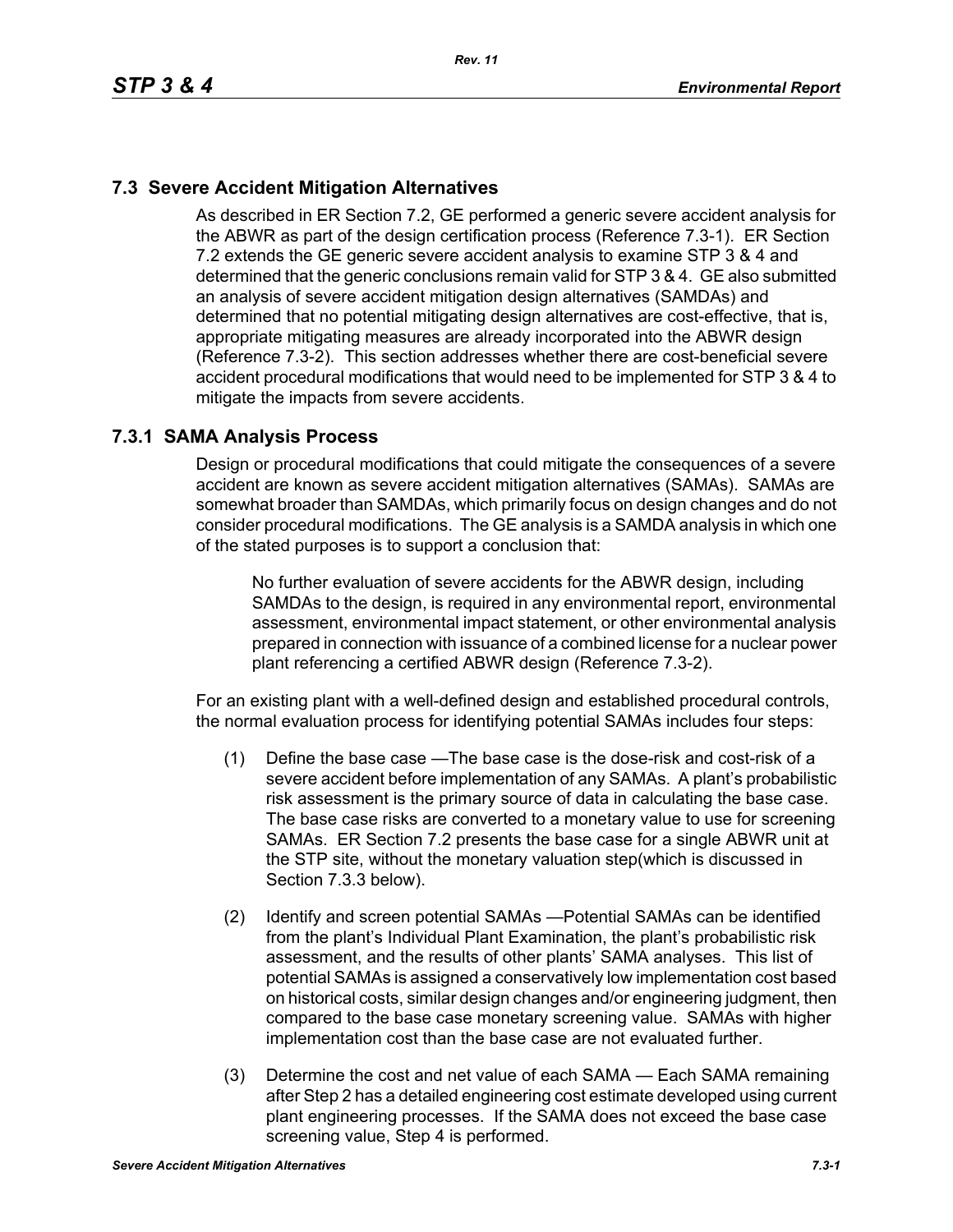(4) Determine the benefit associated with each remaining SAMA — Each SAMA that passes the screening in Step 3 is evaluated using the probabilistic risk assessment model to determine the reduction in risk associated with implementation of the proposed SAMA. The reduction in risk benefit is then converted to a monetary value and compared to the detailed cost estimate developed in Step 3. Those SAMAs with reasonable cost-benefit ratios are considered for implementation.

Since the GE analysis has shown that there are no additional cost-beneficial design modifications, no further assessment of design modifications is required. In the absence of an existing plant with established procedural controls, the STP SAMA analysis thus is limited to determining the magnitude of plant-specific procedural modifications that would be cost-effective. Determining the magnitude of cost-effective procedural modifications is the same as "1. Define base case" for existing nuclear units. The monetary value of the base case benefit is calculated by assuming the current dose-risk of the unit could be reduced to zero and assigning a defined dollar value for this reduction in risk. Any procedural change with a cost that exceeds the benefit value would not be considered cost-effective.

The dose-risk and cost-risk results from the ER Section 7.2 analyses are converted to monetary value in accordance with methods established in NUREG/BR-0184 (Reference 7.3-3). NUREG/BR-0184 presents methods for determining the value of decreases in risk using four types of attributes: public health, occupational health, offsite property, and onsite property. Any SAMAs in which the conservatively low implementation cost exceeds the base case monetary value would not pass the screening in Step 2. If the STP baseline analysis produces a monetary value of the benefit that is below the cost expected for implementation of any SAMA, the remaining steps of the SAMA analysis are not necessary.

#### **7.3.2 ABWR SAMA Analysis**

In the certification process, only design alternatives were of interest. The GE SAMDA analysis is presented in the Technical Support Document for the ABWR (Reference 7.3-2). The monetary valuation of the averted cost-risk (defined as the monetary valuation of reducing the base case core damage frequency to zero) was based solely on the cumulative dose-risk over the 60-year life of the plant, assuming the NRCgenerated value of \$1000 per person-rem. The resulting dose-risk was determined to be 0.269 person-rem (4.48 × 10-3 person-rem per reactor year), so the averted costrisk was calculated to be \$269. GE determined that no design change would be costeffective with this low value of averted cost-risk.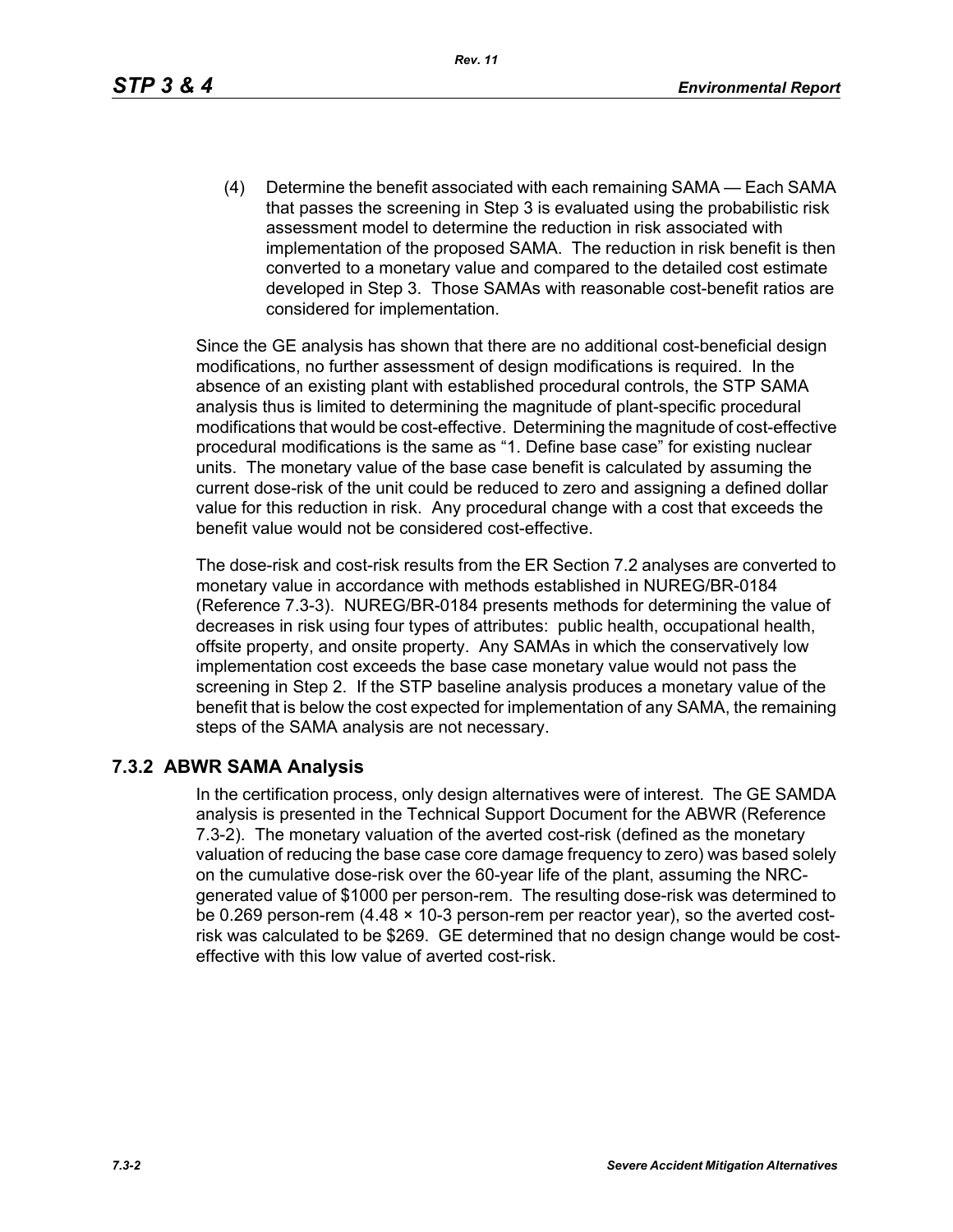### **7.3.3 Monetary Valuation of the STP 3 & 4 Cost-Risk**

The principal inputs to the base case calculations are as follows:

| Dose-risk              | $4.3 \times 10^{-3}$ person-rem per reactor year (reported in<br>Table 7.2-1) |
|------------------------|-------------------------------------------------------------------------------|
| Cost-risk              | 2.6 dollars per reactor year (reported in Table 7.2-1)                        |
| Dollars per person-rem | \$2000 (provided in NUREG/BR-0184)                                            |
| Licensing period       | 40 years                                                                      |
| Economic discount rate | 7% and 3% (recommended in NUREG/BR-0184)                                      |

With these inputs, the monetary valuation of reducing the base case core damage frequency to zero is presented in Table 7.3-1. The monetary valuation, known as the maximum averted cost-risk, is conservative because no SAMA can reduce the core damage frequency to zero.

The maximum averted cost-risk for a single ABWR at the proposed STP site is \$6,900. Even with a conservative 3% discount rate, the valuation of the averted risk is only approximately \$12,500.

These values are higher than the GE generic analysis result of \$269. However, the GE analysis (Reference 7.3-2) used a different methodology that did not calculate a costrisk for each accident sequence, did not calculate net present value, and used \$1000 per person-rem instead of \$2000. If STPNOC were to perform the analysis described in ER Section 7.2 using the GE methodology (Reference 7.3-2), the resulting dose-risk value would be \$258. This \$258 value is approximately the same as the GE value. Even using the STPNOC values, the results of the SAMDA analysis performed by GE for the ABWR would not be affected; i.e., there still would be no cost-effective design alternatives.

Due to the costs associated with processing administrative changes (including training costs), administrative changes are likely to cost more than the maximum averted costrisk of \$6,900 (or even \$12,500). Furthermore, since administrative changes would likely have a small impact on risk, the reduction in risk benefit of administrative changes will likely be substantially less than the cost of the administrative changes. Therefore, it may be concluded that administrative changes are not reasonable SAMAs.

Evaluation of specific administrative controls will occur when the STP 3 & 4 design is finalized and plant administrative processes and procedures are being developed. At that time, appropriate administrative controls on plant operations would be incorporated into the management systems for STP 3 & 4.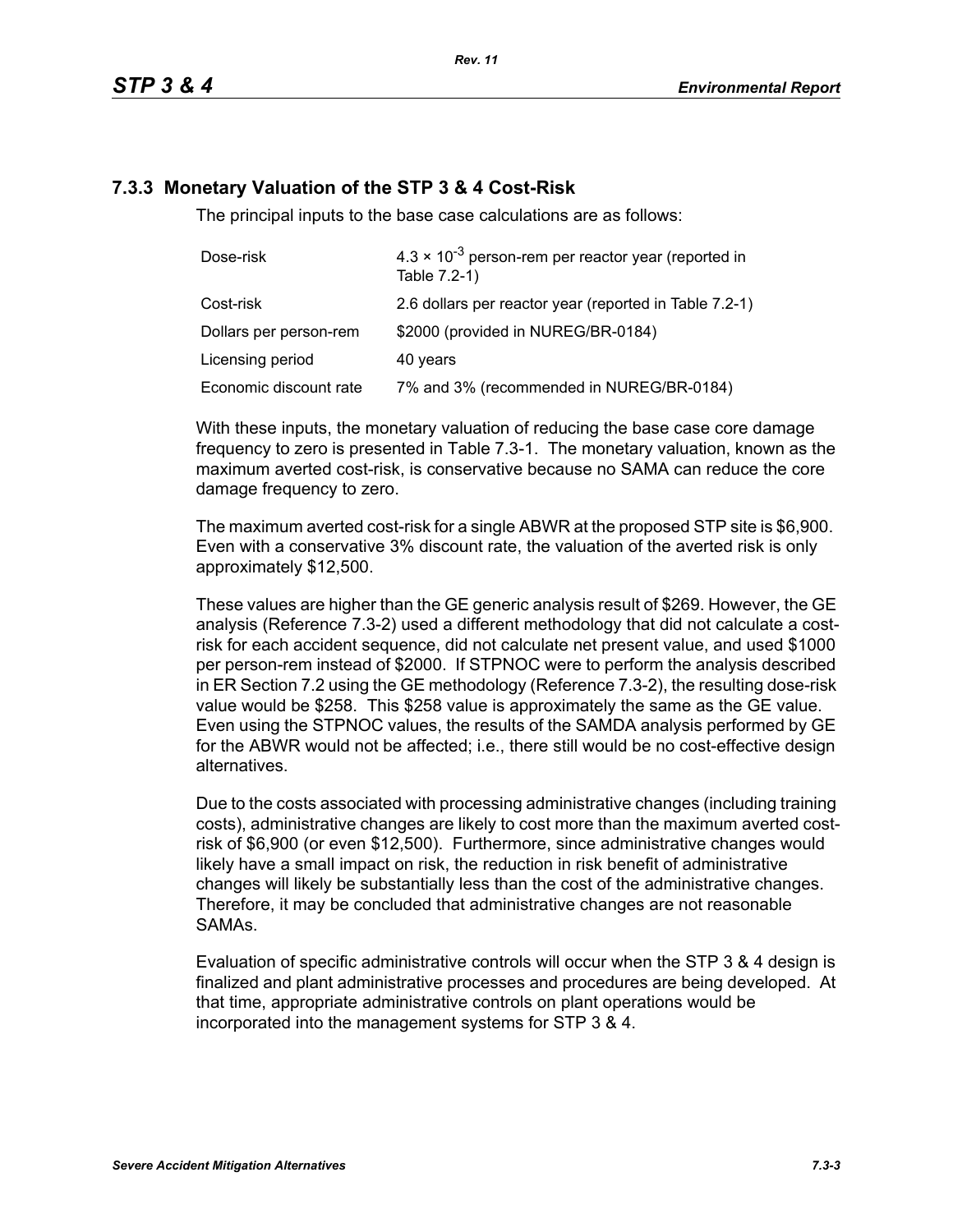### **7.3.4 References**

- 7.3-1 "Probabilistic Evaluations," Chapter 19D, ABWR Standard Safety Analysis Report, Amendment 35, General Electric.
- 7.3-2 "Technical Support Document for the ABWR," Revision 1, MPL No. A90- 3230, General Electric, San Jose, California, November 18, 1994.
- 7.3-3 "Regulatory Analysis Technical Evaluation Handbook," NUREG/BR-0184, January 1997.